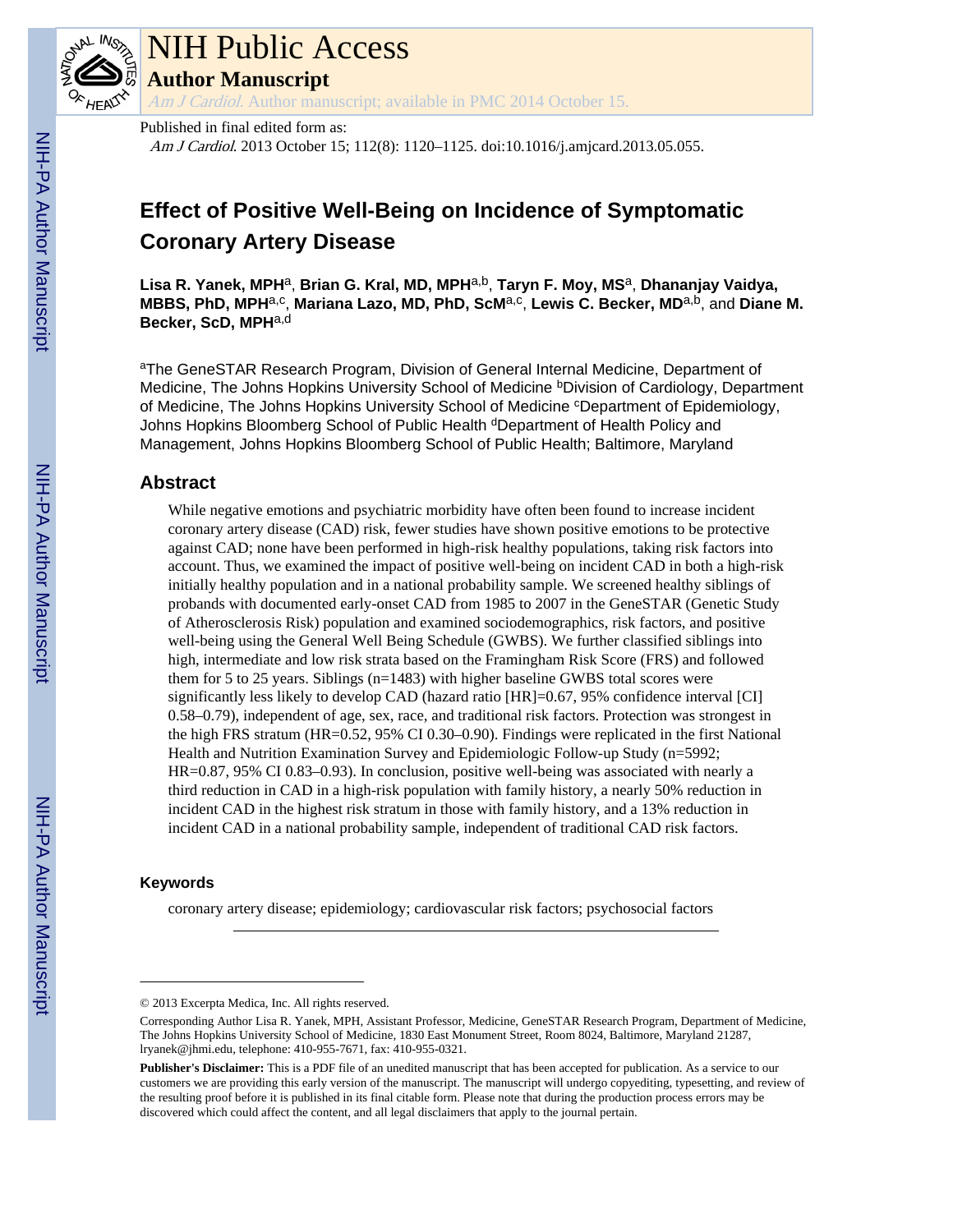#### **Introduction**

While negative psychological states and psychiatric diagnoses such as depression and anxiety have long been found to predict cardiovascular outcomes,  $1, 2$  positive psychological attributes such as optimism and life satisfaction, have been studied with regard to coronary artery disease  $(CAD)$  only more recently.<sup>3,4,5,6</sup> Positive well-being is a broad and multidimensional construct, encompassing several aspects of psychological health, including affect, outlook, and life satisfaction; positive well-being represents the absence of negative well-being or depression in combination with other positive components.<sup>7, 8</sup> Moreover, positive well-being is stable over time<sup>9</sup> and functions as a trait.<sup>10</sup> Prior studies of positive well-being and CAD have included both healthy and patient populations, but to date, no studies of healthy high-risk populations have examined positive well-being as a trait predicting incident CAD, nor have any studies examined positive well-being in the context of CAD risk factor classification. Thus, our study was designed to determine the extent to which baseline positive well-being measured with the General Well-Being Schedule (GWBS) predicted CAD incidence, in initially healthy individuals with a family history of early-onset CAD, in the context of the Framingham Risk Score (FRS) strata. We further examined the relationship of positive well-being and incident CAD in a national probability sample of the general population in the First National Health and Nutrition Examination Survey (NHANES I) and NHANES I Epidemiologic Follow-up Study (NHEFS).

### **Methods**

The GeneSTAR study was approved by the Johns Hopkins Medicine Institutional Review Board and has been previously described.11 Briefly, given that siblings of people with premature CAD have a more than 2-fold excess risk of CAD, GeneSTAR was designed to explore CAD risk factors in a cohort of high-risk families (www.genestarstudy.com). Probands with documented early-onset (< age 60 years) CAD events including myocardial infarction (42.9%), coronary artery bypass surgery (21.2%), percutaneous coronary intervention  $(22.6\%)$ , or  $\phantom{0}50\%$  stenosis in 1 or more vessels confirmed on coronary angiography with or without angina symptoms (13.1%) were identified at the time of hospitalization for the sentinel CAD event. Their apparently healthy siblings < 60 years of age and free of known CAD were recruited and screened from 1985 to 2007. Siblings were excluded from the study for systemic autoimmune disease, chest radiation exposure, any life-threatening disease (AIDS or advanced cancer), or chronic glucocorticosteroid therapy.

All participants gave written informed consent prior to screening. Demographic information (age, sex, race, education, marital status) was obtained from standardized self-administered questionnaires. Siblings who self-reported smoking any cigarettes within the past month or who had an expired carbon monoxide 8 ppm on 2 successive measurements were considered to be current smokers.

Medical history, including current prescription and over-the-counter medication use, was obtained by a physician and a nurse, and a physical examination was performed by a cardiologist. A history of any psychiatric disorder was considered present if there was any report of a current or past psychiatric diagnosis by a physician, licensed counselor or psychologist according to the Diagnostic and Statistical Manual of Mental Disorders, 4th Edition,<sup>12</sup> and psychiatric medication use was considered present if current use of any medications used explicitly for psychiatric or mental problems was recorded.

Blood was obtained after participants had fasted for at least 8 hours overnight. Total and HDL cholesterol, triglycerides, and glucose levels were measured directly using CLIAapproved standardized methods in the Johns Hopkins Analytical Chemistry Laboratory.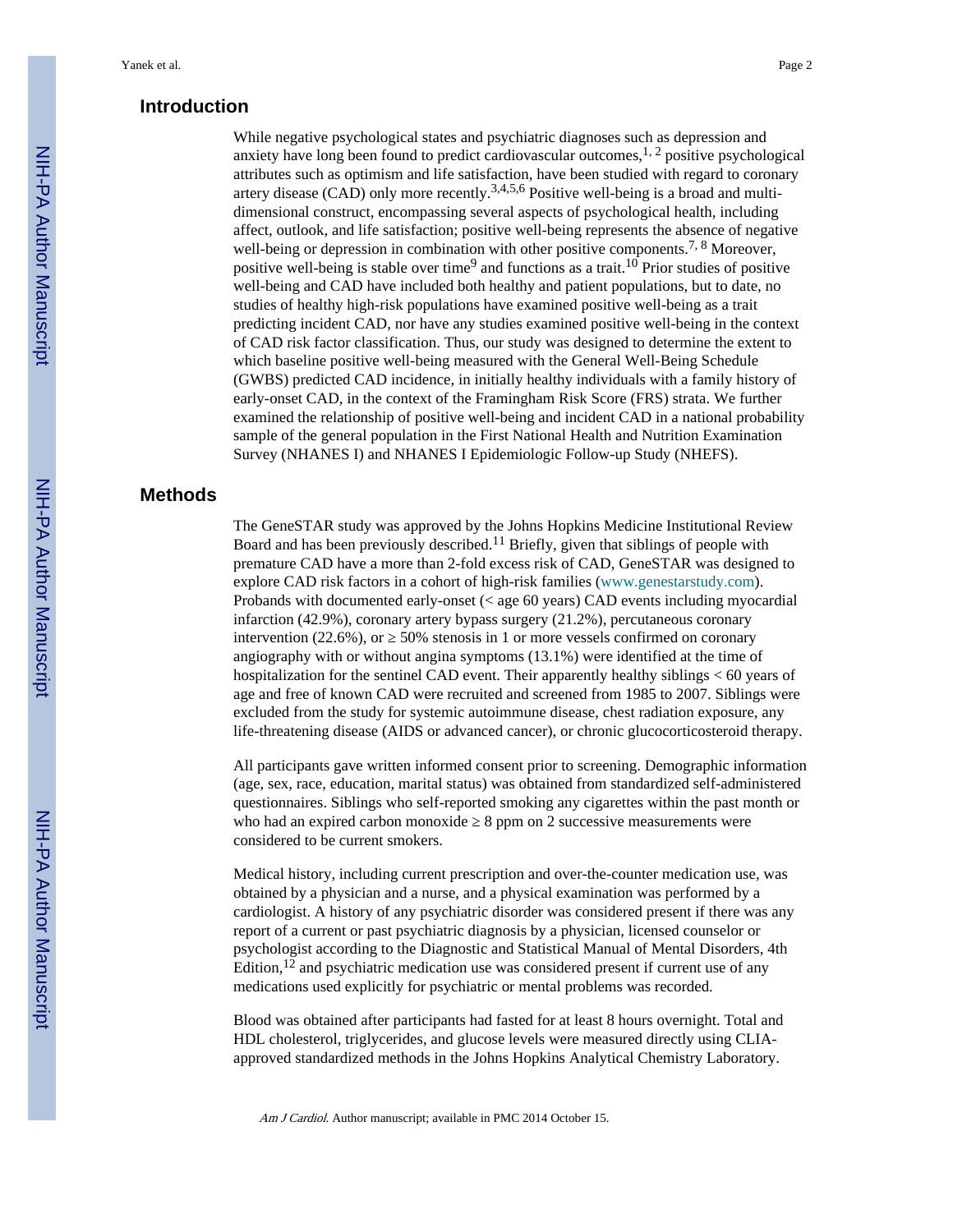LDL cholesterol was calculated using the Chen formula.<sup>13</sup> Diabetes was defined as a selfreported physician's diagnosis of current diabetes, current use of insulin or hypoglycemic medication, and/or fasting glucose level > 125 mg/dl (6.9 mmol/L).

Blood pressure was measured 3 times over the course of the 8-hour screening day using standard guidelines,<sup>14</sup> and averaged to represent resting blood pressure. Hypertension was defined as resting blood pressure 140/90 mmHg and/or current antihypertensive medication use. Weight and height were measured; body mass index was calculated as weight(kg) / height(m)<sup>2</sup>. Maximal graded treadmill tests were performed using a standardized modified Bruce protocol; total metabolic equivalent task levels were calculated as the minutes on the treadmill multiplied by the metabolic equivalent task level associated with the achieved stage of the protocol, expressed as MET-minutes and used to characterize cardiorespiratory fitness.

Ten-year FRS were calculated according to established criteria inclusive of sex, age, total and HDL cholesterol, systolic and diastolic blood pressure, diabetes and smoking.15 Siblings were placed into low  $\left($  < 10%), intermediate (10–20%), and high risk (>20%) groups.<sup>16</sup>

The General Well-Being Schedule (GWBS) was self-administered and reviewed for completion. The GWBS questionnaire was originally designed to measure self-report of subjective well-being in normal populations.<sup>17</sup> The instrument consists of 18 items, representing 6 psychological domains: relaxed versus tense (anxiety), cheerful versus depressed mood (depression), freedom from health concern (somaticism), energy level (vitality), life satisfaction, and emotional-behavioral control. The domain scores sum to a total score with a maximum of 110 points, where higher scores represent greater "positive well-being". The GWBS total score has good internal consistency (Cronbach's alpha 0.90 to 0.94) and test-retest reliability.<sup>17</sup> It has been used to characterize healthy populations in several large clinical and epidemiological studies, $18,19$  including NHANES I, $18$  and has been validated in European- and African-American populations.20 The instrument and scoring system are available online.<sup>18</sup>

Siblings completed a standardized health status and cardiovascular disease event questionnaire at approximately 5-year intervals after their baseline visit with trained telephone interviewers between 1992 and 2012. For deceased siblings, proxy interviews were completed with the next of kin. Medical records were then obtained for all reports of a CAD event, any possibly related diagnosis, diagnostic procedure (including exercise tests, thallium imaging, or coronary angiography) or therapeutic procedure. Medical record documentation was reviewed and CAD events were classified independently by 2 cardiologists and 1 epidemiologist, each blinded to the review of the others, according to a standardized Framingham Heart Study<sup>15</sup> schema. Whenever there was discordance among the team, an External Adjudication Committee consisting of at least 1 non-study cardiologist from Johns Hopkins and 1 from another institution reviewed and adjudicated the final event classification. For participants with more than 1 documented event, only the first event was used in analysis.

Detailed descriptions of NHANES I and the NHEFS are available elsewhere.<sup>18, 21</sup> Briefly, NHANES I was conducted between 1971–1975 in the U.S. by the National Center for Health Statistics, Centers for Disease Control and Prevention, to obtain national estimates on the health and nutritional status of the U.S. population. NHANES I was based on a complex, multistage, stratified, clustered, probability-sample design and comprised a representative sample of the non-institutionalized civilian U.S. population living in households. The NHEFS was a national longitudinal study which comprised studies in 1982, 1987 and 1992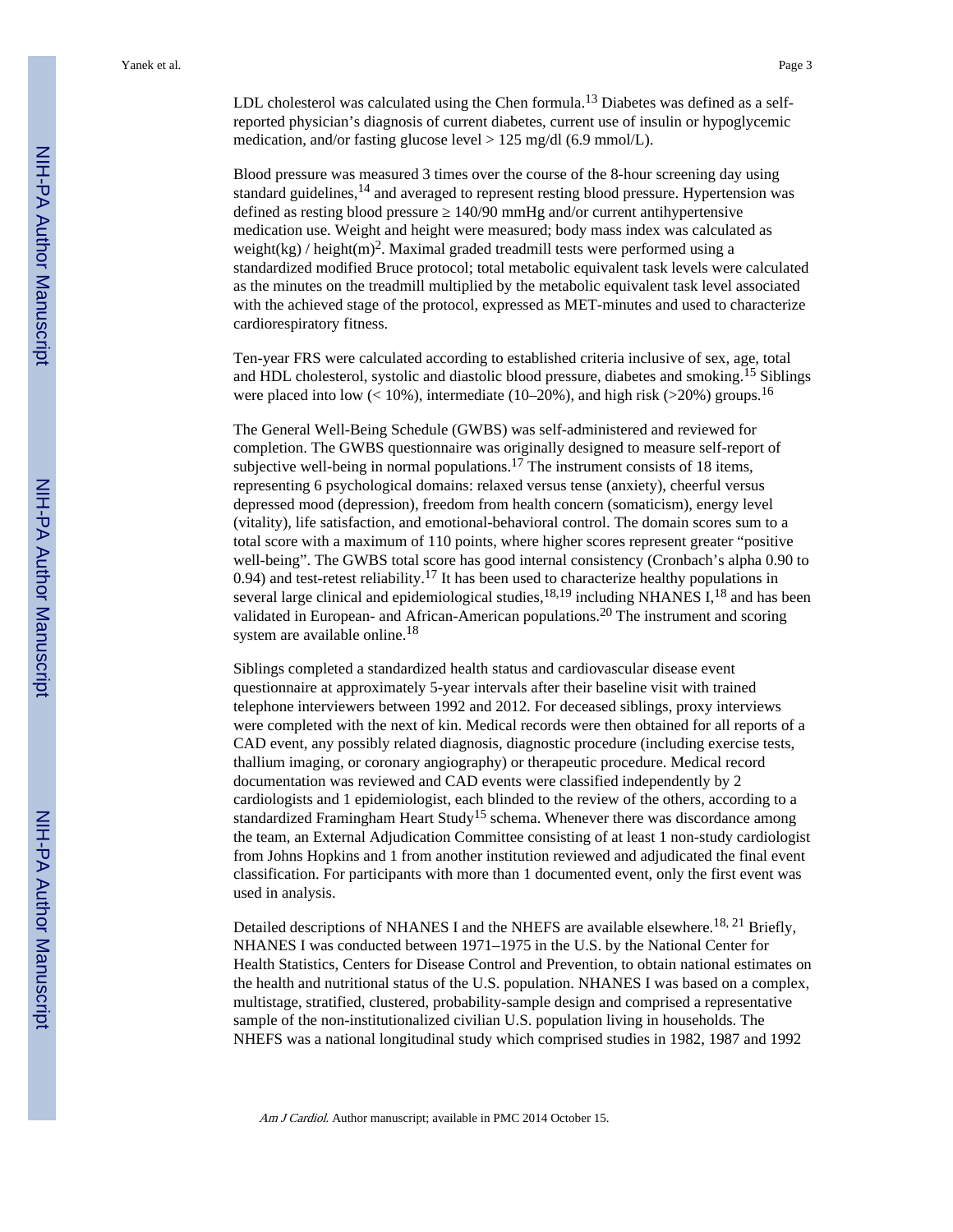designed to investigate the relationships between factors assessed in NHANES I and subsequent morbidity, mortality, and hospital utilization.<sup>21</sup>

This study used data from the NHANES I examination sample of adults aged 25–74. Briefly, individuals received standardized interview questionnaires to obtain sociodemographic data. Additional information included smoking, medical history (medication use, diagnosis of diabetes or hypertension, history of psychiatric condition) and physical activity questions. Current smokers were defined as individuals who self-reported that they currently smoked cigarettes. Diabetes, hypertension and psychiatric diseases were defined as a self-reported physician diagnosis and/or medication use. A question asking the level and intensity of recreational physical activity was used to categorize fitness as nonelittle, moderate or high physical activity. NHANES I also obtained standardized measurements of height and weight; body mass index was calculated by dividing weight  $(kg)$  by height  $(m^2)$ . Blood was drawn in mobile examination centers and total serum cholesterol was measured by the Centers for Disease Control and Prevention laboratory using standardized methods; HDL and LDL cholesterol were unavailable. The GWBS was administered in the mobile examination centers by trained interviewers.

CAD events were identified by hospital and/or nursing home discharge reports, and death certificates. CAD was recorded if ICD-9 codes 410–414 were listed. For nonfatal events, the date of the CAD event was the date of admission obtained in the discharge report, or selfreported if not available on the record. The date of a fatal CAD event was the date of death recorded from the death certificate. For participants with more than 1 event, only the earliest event was included.

A total of 6,913 adults 25–74 years of age, were interviewed, received a detailed physical and medical exam, and were eligible for the current analyses. After excluding 921 people with missing covariates and missing outcome information, 5992 (86.7% of those eligible) were included in the analyses.

Data were analyzed using SAS v. 9.2 (SAS Institute Inc, Cary, NC, 2002–2008), STATA 11 (StataCorp LP, College Station, TX, 2009) and R v. 2.12.1 (The R Foundation for Statistical Computing, 2012). For bivariable analyses, frequencies and contingency table arrays and the <sup>2</sup> statistic were used; for continuous and ordinal variables, student's t tests and the Wilcoxon rank-sum test were used. Psychometric properties of the GWBS were assessed using measures of internal consistency, Cronbach's alpha and item-to total correlations. Continuous variables were standardized by dividing by their standard deviations prior to entry in regression models. Hazard ratios (HR) and 95% confidence intervals (CI) of CAD events were estimated using Cox proportional hazards regression modeling incident CAD adjusting for age, sex, race, education, being married, current smoking, diabetes, hypertension, LDL and HDL cholesterol, body mass index, physical fitness, having a psychiatric diagnosis and/or medication use, and GWBS. For GeneSTAR, grouped jackknife estimation, in which the variance of hazard ratios is empirically estimated by a set of regressions leaving one family cluster out at a time, thus implicitly accounting for the nonindependence of the time to event within families. This method is appropriate for censored time-to-event analyses because explicit modeling of within-cluster correlation of censored variables, which is required for Generalized Estimating Equations methods, is not possible. Sensitivity analyses examined the same regression analyses with the exclusion of participants with psychological diagnoses and/or medication use; separate regression analyses for each dichotomous group (males and females; European and African Americans; hypertensives and nonhypertensives; diabetics and nondiabetics; smokers and nonsmokers; married and nonmarried; obese and nonobese; high school and less than high school education; psychiatric diagnosis and/or medication use and no diagnosis or medication use;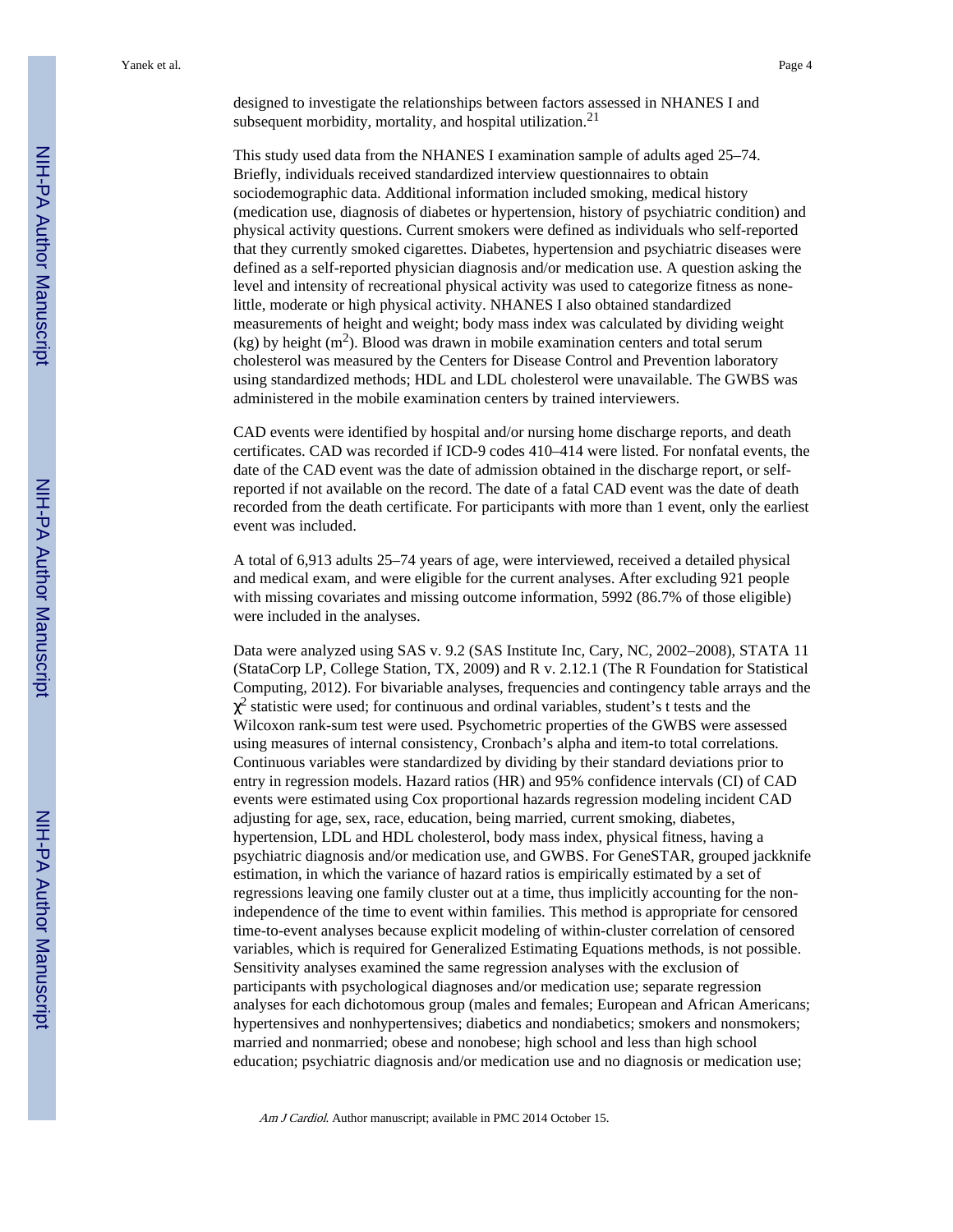age < 46 and  $\,$  46 years; HDL <40 and  $\,$  40 mg/dl; LDL <160 and  $\,$  160 mg/dl; METminutes <median 83 and 283); and separate regression analyses with each potentially influential variable expressed as present or absent included with an interaction term with the GWBS total score. FRS analyses were performed separately within each FRS strata with the same adjustments as the primary model.

# **Results**

We screened 1504 siblings at baseline and obtained outcome data on 98.6% or 1483 siblings who comprise the present study sample. Siblings came from 778 families, with a mean  $1.9 \pm$ 1.2 siblings per family (range 1 to 9), and a mean  $12.1 \pm 6$  years of follow-up (range 5 to 25). The GWBS was highly internally consistent, with a Cronbach's alpha of 0.91 for the GWBS total score, and Cronbach's alphas ranging from 0.61 to 0.83 for the domain scores.

During follow-up, we documented 208 incident CAD events (overall rate 14%), with 71/208 (34.1%) classified as "hard" events (myocardial infarction or sudden death). Unstable angina with  $>$  50% coronary luminal stenoses occurred in 38.5%, 77.5% of whom underwent revascularization. Chronic stable angina with > 50% stenosis in at least one coronary vessel occurred in 27.4%, 68% of whom underwent revascularization. The mean time from baseline to an incident CAD event was 8.2±5.4 years; median 7.1 years. The mean age at the time of the event was 56.2±7.6 years (range 34 to 74 years). Incident events occurred in 68/834 (8.2%) females and in 140/649 (21.6%) males.

Table 1 shows the baseline demographic and risk characteristics for those with and without an incident CAD event. The presence of a psychiatric diagnosis (4.3% depression; 0.68% anxiety) or prescribed psychiatric medications was relatively low. Psychiatric pharmacotherapy included 3.8% benzodiazepines, 4.5% selective serotonin reuptake inhibitors, and 0.9% both agents.

GWBS total and domain scores by CAD event status are shown in Table 2. The unadjusted HR for incident CAD related to higher GWBS total scores was 0.77, 95% CI 0.68 to 0.87. Importantly, multivariable survival analysis showed that higher GWBS total scores were associated with a significantly lower risk of incident CAD, independent of all risk factors and salient variables (Table 3). Every 16-point increase in the baseline GWBS total score was associated with a 33% reduction in incident CAD risk even when accounting for important risk factors and covariates.

To assure that siblings with psychiatric disease history and/or use of psychiatric medications were not unduly influencing the results, survival analysis was also run with these siblings (n=168) removed from the dataset; the hazard and significance for GWBS total scores persisted (HR=0.68, 95% CI 0.58–0.80, p=3.5E-6). Additional sensitivity analyses examining potential interactions found no significant changes in the results. Higher GWBS total scores were consistently protective against incident CAD in both whites (HR=0.67, 95% CI 0.56–0.79, p=4.5E-6) and African Americans (HR=0.65, 95% CI=0.46–0.92,  $p=0.014$ ), and in both men (HR=0.65, 95%CI=0.53–0.78, p=7.06E-6) and women  $(HR=0.80, 95\% \text{ CI} = 0.62-1.03, p=0.088)$ , with essentially the same protection observed in both races and both sexes. While the CI was wider in women, this was most likely due to fewer observed incident events (140 in men, 68 in women). Sensitivity analysis found no interaction between GWBS and FRS.

Because the possibility remained that siblings with higher baseline positive well-being may have had lower CAD incidence merely due to lower levels of baseline risk factors, we further assessed the relationship between well-being and incident CAD by FRS group. Higher GWBS total scores were protective against incident CAD in all FRS strata (Figure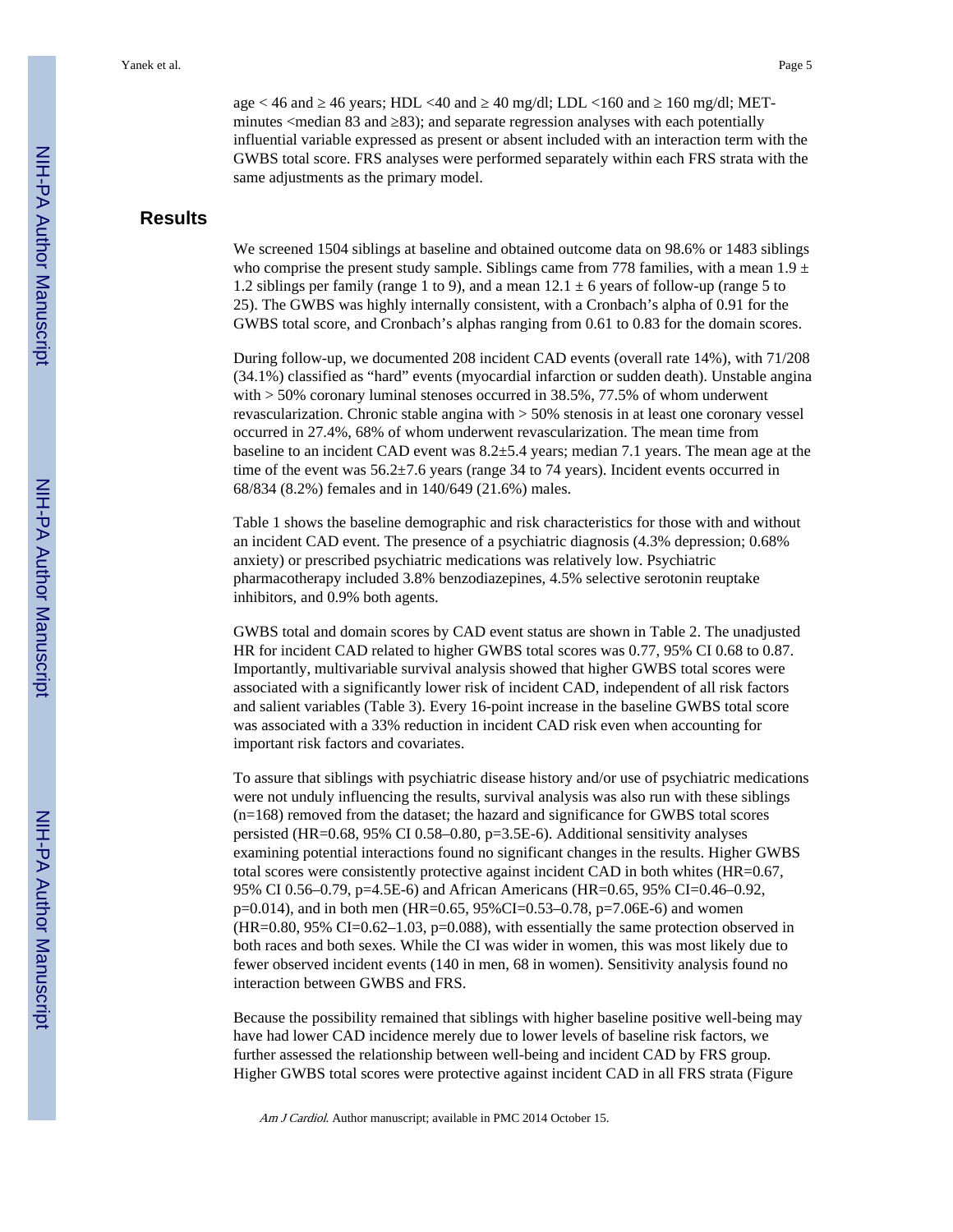1), with a nearly 50% reduction in incident CAD risk per standardized GWBS unit in the highest FRS group.

NHANES I baseline characteristics are shown in Table 4. Over an average of  $16 \pm 6$  years of follow-up for 5992 nationally representative participants, 1226 (20.5%) CAD events were observed. Our findings were replicated in NHANES I and the NHEFS, such that higher GWBS total scores were associated with lower risk of incident CAD (Table 5). As we were unable to calculate FRS, we were unable to explore GWBS findings within FRS groups in NHANES I.

# **Discussion**

After an average 12 years of follow-up, positive well-being afforded a large degree of protection against CAD in two markedly different large cohorts, independent of traditional CAD risk factors. Average well-being scores were higher in the general population sample than in the high-risk family cohort, which makes it even more notable to find a protective effect in both groups. Although the extent of protection was smaller in the general population sample than in the high-risk cohort (HR=0.87 vs 0.67), the effect was still statistically significant in both groups.

We observed a consistent protective effect for positive well-being for all levels of Framingham risk: low, intermediate, and high. However, it is notable that an almost 50% reduction in the incidence of CAD, controlling for all major risk factors, occurred in GeneSTAR siblings in the highest FRS category. Also, the intermediate risk sibling group had a 30% reduction in CAD, while the general population had a 13% reduction in CAD risk. This suggests that positive well-being may be particularly important for the highest risk groups. To our knowledge, this is the first study to show that a measure of positive wellbeing as a trait is so strongly protective against incident CAD in a high-risk healthy population, even in the highest-risk subset with a 10 year CAD risk of > 20%.

Prior studies have assessed different components of positive well-being, including optimism,<sup>22</sup> happiness,<sup>23</sup> life satisfaction,<sup>6</sup> and vitality,<sup>4</sup> all of which have been associated with a lower risk of incident cardiovascular disease.<sup>5</sup> Only 1 prior study has examined the association of multi-dimensional general well being with incident CAD, and as in our study, a protective effect was reported.<sup>3</sup> However, no prior associations with general well-being have been reported in higher risk healthy populations with a family history of disease, where genetic susceptibility as well as exposure to common risk behaviors and risk factors may be particularly potent in the disease causality cascade.

The mechanisms of the protective effect of positive well-being remain unclear. Physiological patterns associated with positive well-being include attenuated stress reactivity,24 better antiinflammatory function,25 and increased vagal activity and parasympathetic control.26 However, many studies of positive traits and biological markers have been cross-sectional, and longitudinal studies have been relatively weak and inconsistent. In general, the relationship between positive well-being and pro-health or cardioprotective biological processes has been less well-studied than negative affective states and their role in the genesis of CAD. It is possible that our observed association between GWBS and CAD is the result of other unmeasured variables; however, we believe that the relationship that we observed demonstrates that the GWB represents those potential unmeasured dimensions well.

The protective effects of positive well-being may be mediated through biology and/or the social environment, and further determined by genetics and gene-environment interactions. Optimism has been associated with physical activity<sup>27</sup> and healthy food consumption,<sup>28</sup> and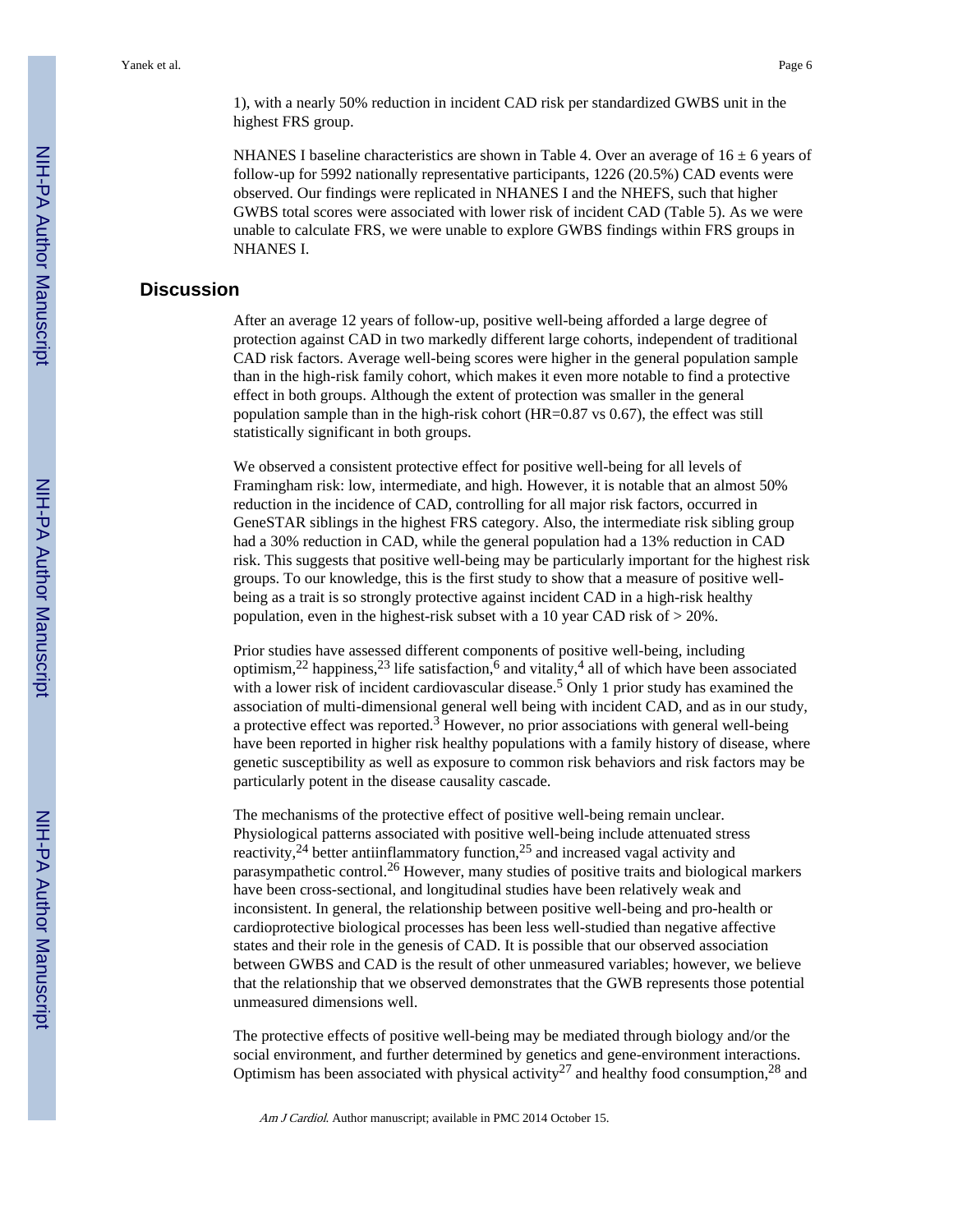Limitations of using two different populations include slightly different measures of smoking, physical activity, education, and lipids between GeneSTAR and NHANES I. However, we would have expected this imprecision to decrease the probability of finding the same effect in both studies, so given our ability to replicate the findings, these differences in measurements are unlikely to have had an impact on the replication. Due to missing blood pressure and HDL data necessary for calculation of FRS in NHANES I, we were unable to show replication for our Framingham risk stratified analysis. Strengths include a well-characterized high-risk population with documented family history of earlyonset CAD, well-documented incident CAD events over a long period of follow-up in both populations, and use of a well-validated general well-being instrument.

#### **Acknowledgments**

cardiovascular disease.

This study was supported in part by grants NR02241, R01 HL49762, and R01 HL59684 from the National Institutes of Health, Bethesda, Maryland, and grant M01 RR00052 from the National Institutes of Health, Bethesda, Maryland, to the Johns Hopkins University School of Medicine General Clinical Research Center.

### **References**

- 1. Ferketich AK, Schwartzbaum JA, Frid DJ, Moeschberger ML. Depression as an antecedent to heart disease among women and men in the NHANES I study. National Health and Nutrition Examination Survey. Arch Intern Med. 2000; 160:1261–1268. [PubMed: 10809028]
- 2. Anda R, Williamson D, Jones D, Macera C, Eaker E, Glassman A, Marks J. Depressed affect, hopelessness, and the risk of ischemic heart disease in a cohort of U.S. adults. Epidemiology. 1993; 4:285–294. [PubMed: 8347738]
- 3. Boehm JK, Peterson C, Kivimaki M, Kubzansky L. A prospective study of positive psychological well-being and coronary heart disease. Health Psychol. 2011; 30:259–267. [PubMed: 21553969]
- 4. Kubzansky LD, Thurston RC. Emotional vitality and incident coronary heart disease: Benefits of healthy psychological functioning. Arch Gen Psychiatry. 2007; 64:1393–1401. [PubMed: 18056547]
- 5. Davidson KW, Mostofsky E, Whang W. Don't worry, be happy: Positive affect and reduced 10-year incident coronary heart disease: The Canadian Nova Scotia Health Survey. Eur Heart J. 2010; 31:1065–1070. [PubMed: 20164244]
- 6. Boehm JK, Peterson C, Kivimaki M, Kubzansky LD. Heart health when life is satisfying: Evidence from the Whitehall II cohort study. Eur Heart J. 2011; 32:2672–2677. [PubMed: 21727096]
- 7. Boehm JK, Kubzansky LD. The heart's content: The association between positive psychological well-being and cardiovascular health. Psychol Bull. 2012; 138:655–691. [PubMed: 22506752]
- 8. Huppert FA, So TT. Flourishing across Europe: Application of a new conceptual framework for defining well-being. Soc Indic Res. 2013; 110:837–861. [PubMed: 23329863]
- 9. Costa PT Jr, McCrae RR, Zonderman AB. Environmental and dispositional influences on wellbeing: Longitudinal follow-up of an American national sample. Br J Psychol. 1987; 78(Pt 3):299– 306. [PubMed: 3620790]
- 10. Pressman SD, Cohen S. Does positive affect influence health? Psychol Bull. 2005; 131:925–971. [PubMed: 16351329]
- 11. Vaidya D, Yanek LR, Moy TF, Pearson TA, Becker LC, Becker DM. Incidence of coronary artery disease in siblings of patients with premature coronary artery disease: 10 years of follow-up. Am J Cardiol. 2007; 100:1410–1415. [PubMed: 17950799]
- 12. American Psychiatric Association. Diagnostic and Statistical Manual of Mental Disorders. 4. Arlington, VA: American Psychiatric Association; 2000.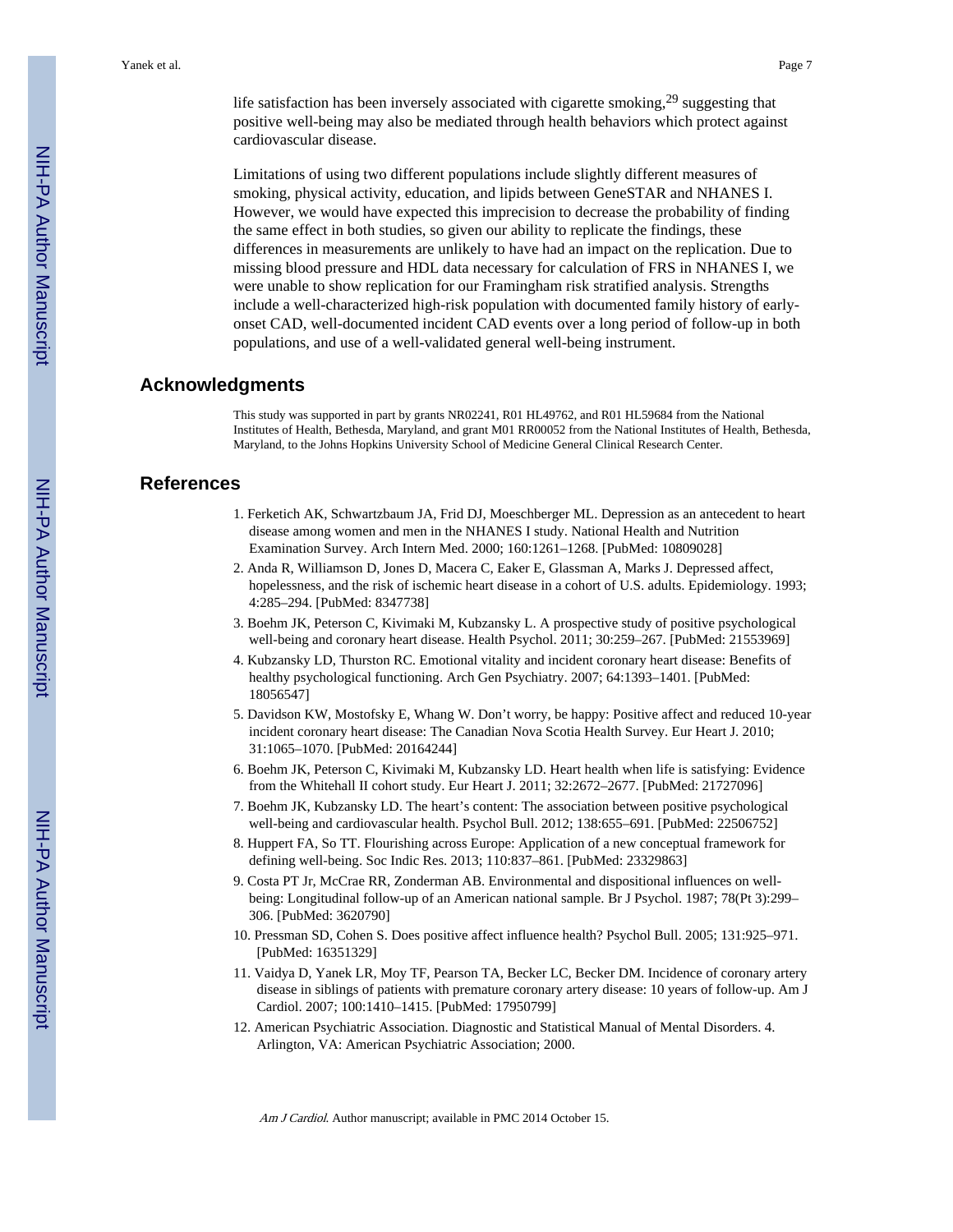- 13. Chen Y, Zhang X, Pan B, Jin X, Yao H, Chen B, Zou Y, Ge J, Chen H. A modified formula for calculating low-density lipoprotein cholesterol values. Lipids Health Dis. 2010; 9:52. [PubMed: 20487572]
- 14. The 1980 Report of the Joint National Committee on Detection, Evaluation, and Treatment of High Blood Pressure. Arch Intern Med. 1980; 140:1280–1285. [PubMed: 6775608]
- 15. Wilson PW, D'Agostino RB, Levy D, Belanger AM, Silbershatz H, Kannel WB. Prediction of coronary heart disease using risk factor categories. Circulation. 1998; 97:1837–1847. [PubMed: 9603539]
- 16. National Cholesterol Education Program. Third Report of the National Cholesterol Education Program Expert Panel on Detection, Evaluation, and Treatment of High Blood Cholesterol in Adults (Adult Treatment Panel III) Final Report. Circulation. 2002; 106:3143. [PubMed: 12485966]
- 17. Fazio, AF. A concurrent validational study of the NCHS' General Well-Being Schedule. National Center for Health Statistics; Hyattsville, MD: 1977. Report 78–1347
- 18. National Center for Health Statistics. First National Health and Nutrition Examination Survey (NHANES I). Hyattsville, MD:<http://www.cdc.gov/nchs/nhanes/nhanesi.htm>[Last accessed 5/2/2013]
- 19. Wells KB, Manning WG Jr, Valdez RB. The effects of insurance generosity on the psychological distress and psychological well-being of a general population. Arch Gen Psychiatry. 1989; 46:315–320. [PubMed: 2930328]
- 20. Taylor JE, Poston WS 2nd, Haddock CK, Blackburn GL, Heber D, Heymsfield SB, Foreyt JP. Psychometric characteristics of the General Well-Being Schedule (GWB) with African-American women. Qual Life Res. 2003; 12:31–39. [PubMed: 12625516]
- 21. National Center for Health Statistics. NHANES I Epidemiologic Followup Study. Hyatsville, MD: <http://www.cdc.gov/nchs/nhanes/nhefs/nhefs.htm> [Last accessed 5/2/2013]
- 22. Tindle HA, Chang YF, Kuller LH, Manson JE, Robinson JG, Rosal MC, Siegle GJ, Matthews KA. Optimism, cynical hostility, and incident coronary heart disease and mortality in the Women's Health Initiative. Circulation. 2009; 120:656–662. [PubMed: 19667234]
- 23. Shirai K, Iso H, Ohira T, Ikeda A, Noda H, Honjo K, Inoue M, Tsugane S. Perceived level of life enjoyment and risks of cardiovascular disease incidence and mortality: The Japan public health center-based study. Circulation. 2009; 120:956–963. [PubMed: 19720937]
- 24. Papousek I, Nauschnegg K, Paechter M, Lackner HK, Goswami N, Schulter G. Trait and state positive affect and cardiovascular recovery from experimental academic stress. Biol Psychol. 2010; 83:108–115. [PubMed: 19944130]
- 25. Ikeda A, Schwartz J, Peters JL, Fang S, Spiro A 3rd, Sparrow D, Vokonas P, Kubzansky LD. Optimism in relation to inflammation and endothelial dysfunction in older men: The VA Normative Aging Study. Psychosom Med. 2011; 73:664–671. [PubMed: 21949417]
- 26. Bhattacharyya MR, Whitehead DL, Rakhit R, Steptoe A. Depressed mood, positive affect, and heart rate variability in patients with suspected coronary artery disease. Psychosom Med. 2008; 70:1020–1027. [PubMed: 18941130]
- 27. Giltay EJ, Geleijnse JM, Zitman FG, Buijsse B, Kromhout D. Lifestyle and dietary correlates of dispositional optimism in men: The Zutphen Elderly Study. J Psychosom Res. 2007; 63:483–490. [PubMed: 17980220]
- 28. Kelloniemi H, Ek E, Laitinen J. Optimism, dietary habits, body mass index and smoking among young Finnish adults. Appetite. 2005; 45:169–176. [PubMed: 16009454]
- 29. Strine TW, Chapman DP, Balluz LS, Moriarty DG, Mokdad AH. The associations between life satisfaction and health-related quality of life, chronic illness, and health behaviors among U.S. community-dwelling adults. J Community Health. 2008; 33:40–50. [PubMed: 18080207]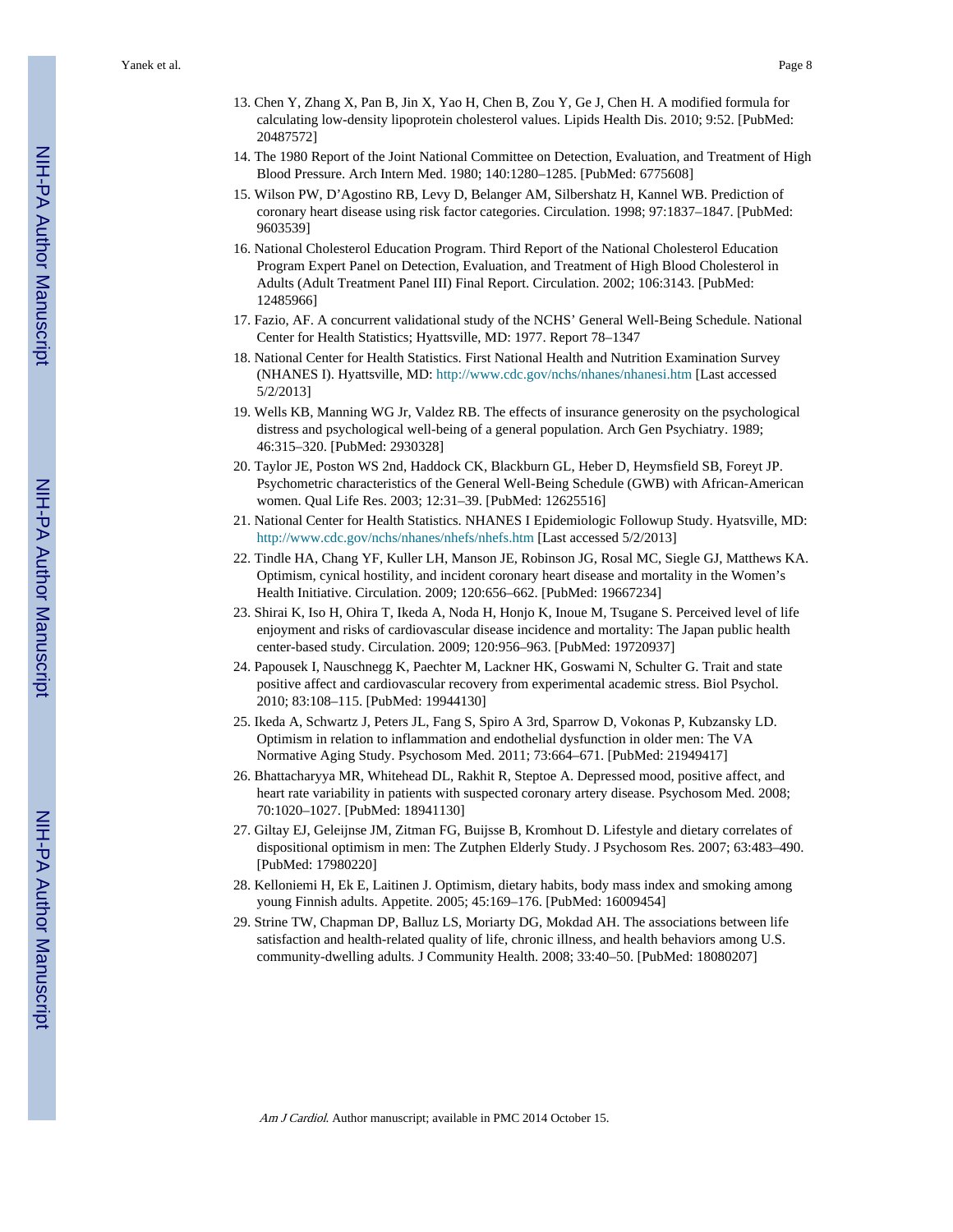Yanek et al. Page 9



#### **Figure 1.**

Hazard Ratios and 95% Confidence Intervals for General Well-Being Total Score Predicting Incident Coronary Artery Disease in NHANES and GeneSTAR, Overall and by Framingham Risk Score Group FRS=Framingham Risk Score NHANES=National Health and Nutrition Examination Survey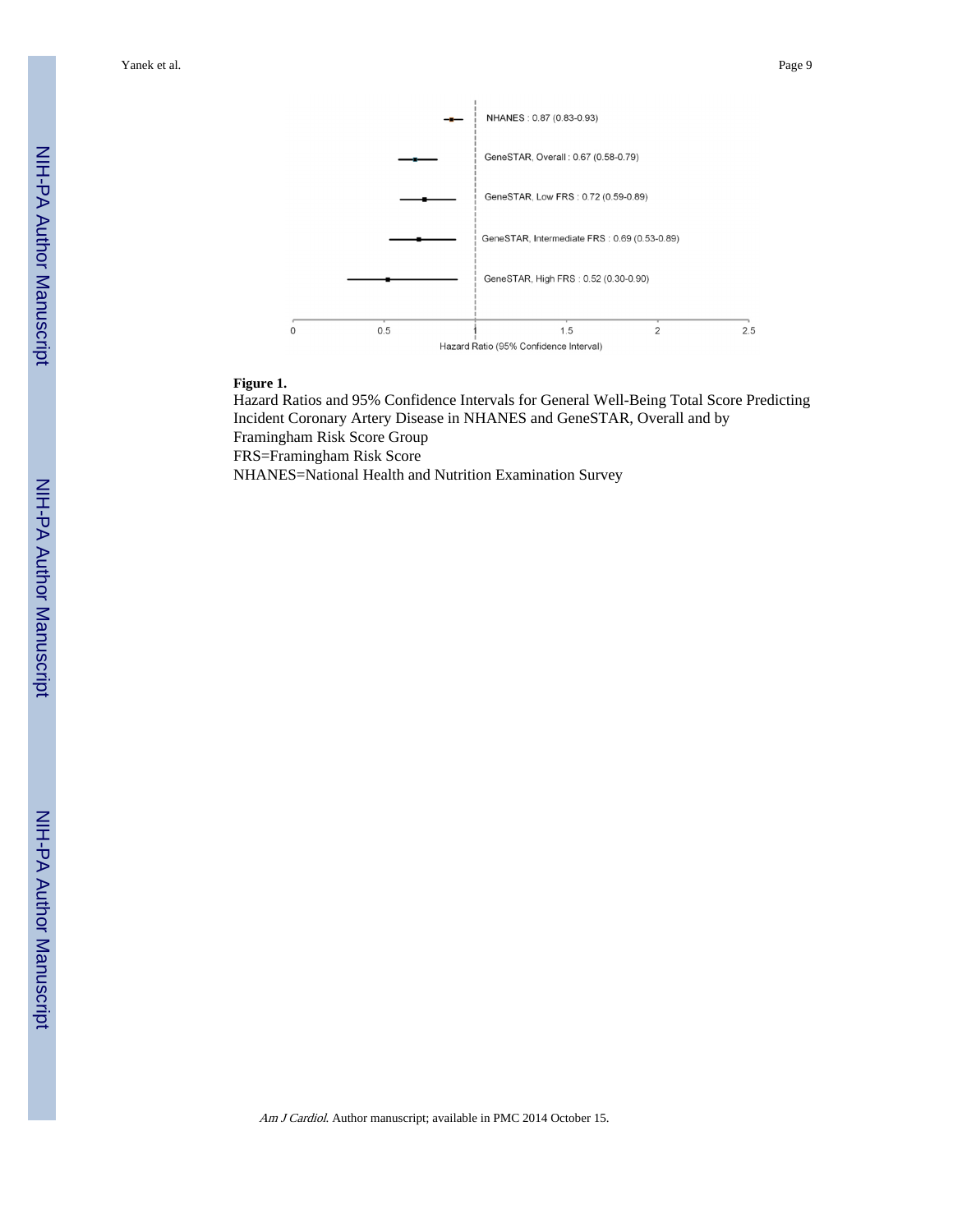Baseline Characteristics of GeneSTAR by Incident Coronary Artery Disease Event Status (n=1483)

|                                           |                  | <b>CAD</b> Event |          |
|-------------------------------------------|------------------|------------------|----------|
| <b>Variable</b>                           | $No(n=1275)$     | Yes $(n=208)$    |          |
|                                           | $Mean \pm SD$    | $Mean \pm SD$    | P value* |
| Age (years)                               | $46.4 + 7.3$     | $48.1 + 6.7$     | 0.0017   |
| Education (years)                         | $13.3 \pm 2.8$   | $12.7 \pm 2.7$   | 0.0033   |
| LDL cholesterol (mg/dl)                   | $133.6 \pm 39.2$ | $155.8 \pm 48.4$ | < 0.0001 |
| HDL cholesterol (mg/dl)                   | $54.6 \pm 17.1$  | $46.5 + 13.6$    | < 0.0001 |
| Body mass index $(kg/m2)$                 | $29.6 \pm 6.3$   | $29.4 \pm 5.7$   | 0.70     |
| Physical fitness (MET-minutes)            | $93.6 \pm 49.9$  | $95.5 \pm 52.4$  | 0.62     |
| General Well-Being (total score)          | $75.0 \pm 16.8$  | $69.7 \pm 17.2$  | < 0.0001 |
|                                           |                  |                  | P value  |
| Male sex                                  | 509 (39.9%)      | 140 (67.3%)      | < 0.0001 |
| African American race                     | 582 (45.7%)      | 51 (24.5%)       | < 0.0001 |
| Currently married                         | 805 (63.1%)      | 145 (69.7%)      | 0.0669   |
| Current smoker                            | 363 (28.5%)      | 76 (36.5%)       | 0.0181   |
| Diabetes mellitus                         | 110 (8.63%)      | 36 (17.3%)       | < 0.0001 |
| Hypertension                              | 607 (47.6%)      | 131 (63.0%)      | < 0.0001 |
| Psychiatric diagnosis                     | $90(7.1\%)$      | 8 (3.9%)         | 0.0837   |
| Psychiatric prescription                  | 125 (9.8%)       | 19 (9.1%)        | 0.7624   |
| Psychiatric diagnosis and/or prescription | 146 (11.5%)      | 22 (10.6%)       | 0.7123   |

\* p-values were obtained from student's t-tests or Wilcoxon tests for continuous variables and chi-square tests for categorical variables

CAD=coronary artery disease

HDL=high density lipoprotein

LDL=low density lipoprotein

MET=metabolic equivalent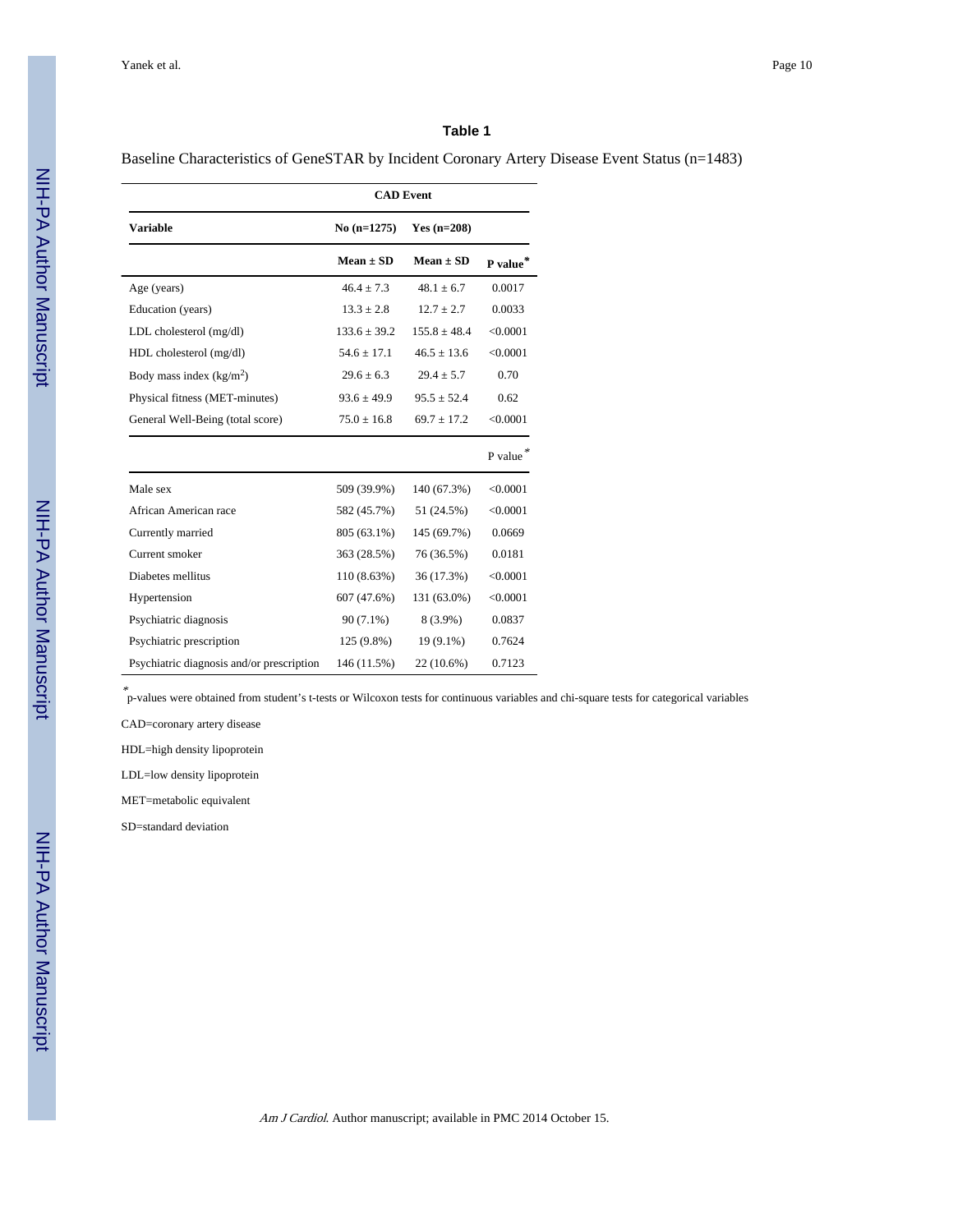General Well-Being Characteristics of GeneSTAR by Incident Coronary Artery Disease Event Status (n=1483)

|                                           | <b>CAD</b> Event |               |                      |
|-------------------------------------------|------------------|---------------|----------------------|
| <b>Variable</b>                           | $No$ (n=1275)    | $Yes (n=208)$ |                      |
| <b>General Well-Being Characteristic</b>  | $Mean \pm SD$    | $Mean \pm SD$ | P value <sup>*</sup> |
| General Well-Being (total score)          | $75.0 + 16.8$    | $69.7 + 17.2$ | < 0.0001             |
| Relaxation domain score                   | $16.5 + 5.1$     | $15.0 + 5.0$  | < 0.0001             |
| Cheerful mood domain score                | $18.1 + 4.4$     | $16.7 + 4.9$  | < 0.0001             |
| Life satisfaction domain score            | $627 + 21$       | $5.77 + 2.2$  | 0.0033               |
| Emotional behavioral control domain score | $12.5 + 2.5$     | $12.0 + 3.0$  | 0.088                |
| Freedom from health concern domain score  | $9.61 + 3.7$     | $9.12 + 3.6$  | 0.052                |
| Energy level domain score                 | $12.0 + 4.0$     | $11.1 + 3.8$  | 0.002                |

\* p-values were obtained from student's t-tests or Wilcoxon tests for continuous variables and chi-square tests for categorical variables

CAD=coronary artery disease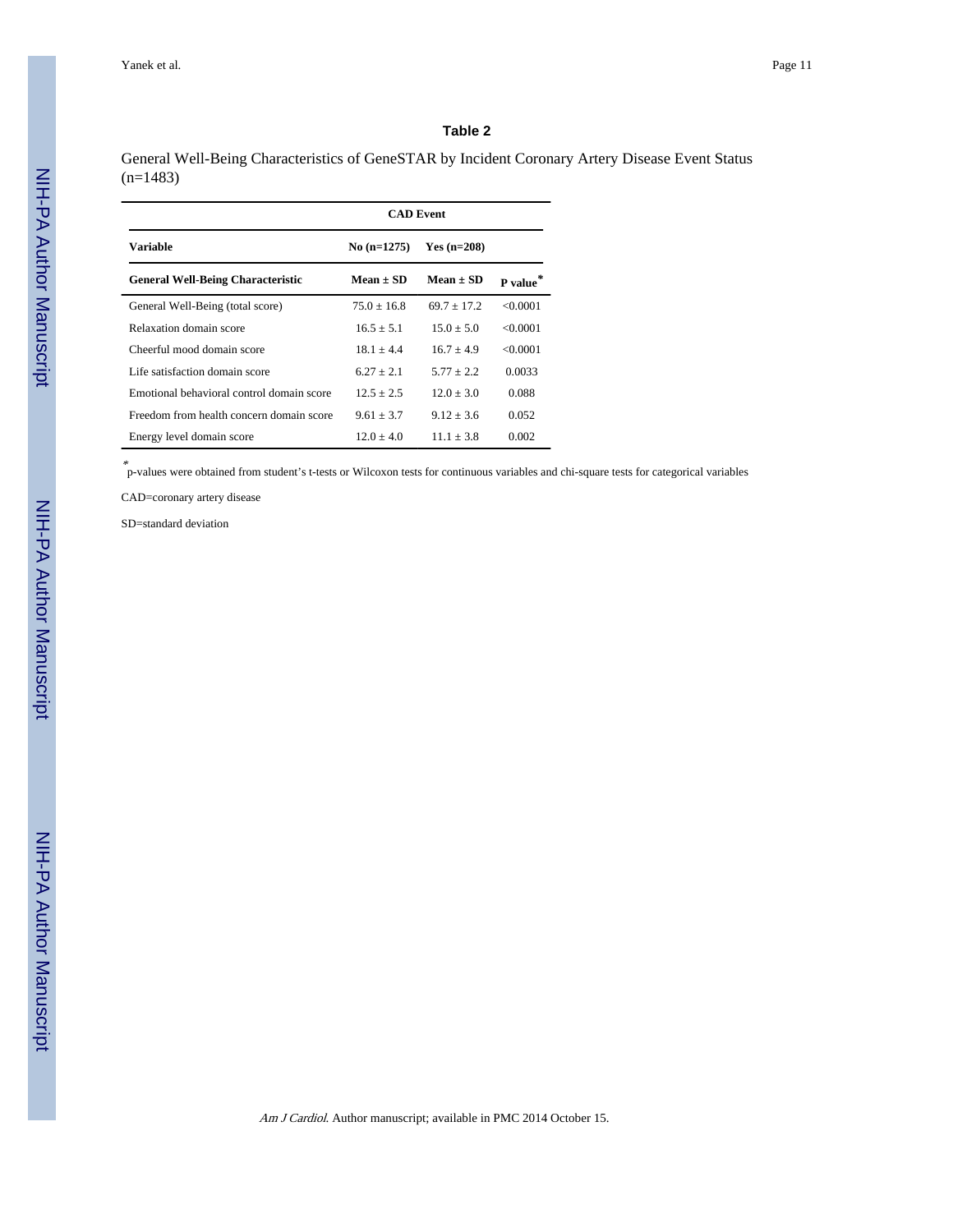Multivariable Cox Proportional Hazards Model Predicting Incident Coronary Artery Disease in GeneSTAR  $(n=1483)^*$ 

| <b>Characteristic</b>                 | Hazard Ratio (95% CI) | P        |
|---------------------------------------|-----------------------|----------|
| Baseline age (years) $\ddot{r}$       | $1.38(1.18 - 1.61)$   | < 0.0001 |
| Male sex                              | $2.87(2.03-4.06)$     | < 0.0001 |
| African American race                 | $0.51(0.35 - 0.74)$   | 0.0004   |
| Hypertension                          | $1.65(1.19-2.30)$     | 0.003    |
| LDL cholesterol (mg/dl) $\ddot{7}$    | $1.31(1.15-1.49)$     | < 0.0001 |
| HDL cholesterol (mg/dl) $\ddot{\tau}$ | $0.85(0.70-1.04)$     | 0.11     |
| Diabetes mellitus                     | $1.99(1.25 - 3.16)$   | 0.0036   |
| Current smoker                        | $1.36(0.99 - 1.87)$   | 0.06     |
| General Well-Being (total score) /    | $0.67(0.58-0.79)$     | <0.0001  |

\* Adjusted for education, being married, BMI, physical fitness, and having a psychiatric diagnosis and/or being on psychiatric medications, all nonsignificant (p>0.2)

 $\vec{\tau}$ Continuous variables were standardized by dividing by their standard deviation: age SD=7.19; LDL SD=41.3; HDL SD=16.9; GWBS SD=16.9.

BMI=body mass index

CI=confidence interval

GWBS=General Well-Being Schedule

HDL=high density lipoprotein

LDL=low density lipoprotein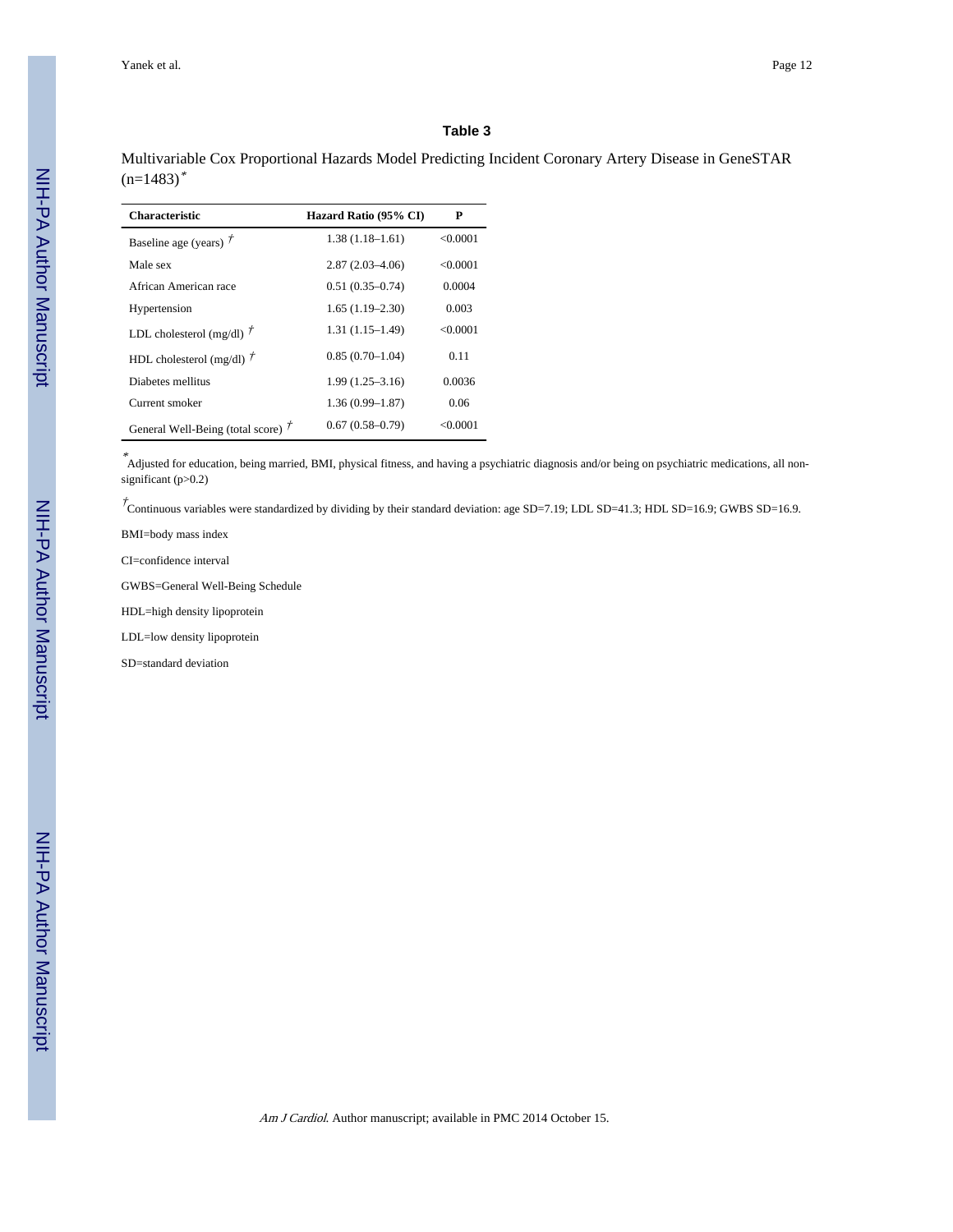Baseline Characteristics of NHANES I by Incident Coronary Artery Disease Event Status (n=5992)

|                                  | <b>CAD</b> Event |                 |          |
|----------------------------------|------------------|-----------------|----------|
| <b>Variable</b>                  | No $(n=4766)$    | Yes $(n=1226)$  |          |
|                                  | $Mean \pm SD$    | $Mean \pm SD$   | P value  |
| Age (years)                      | $45.9 \pm 13.8$  | $59 + 10.6$     | < 0.0001 |
| Total cholesterol (mmol/L)       | $5.7 \pm 1.19$   | $6.2 \pm 1.22$  | < 0.0001 |
| Body mass index $(kg/m2)$        | $25.3 \pm 4.9$   | $27.1 + 5.3$    | < 0.0001 |
| General Well-Being (total score) | $80.9 \pm 17.2$  | $78.3 \pm 18.6$ | < 0.0001 |
| Male sex                         | 2071 (43.5%)     | 683 (55.7%)     | < 0.0001 |
| African American race            | 635 (13.3%)      | 155 (12.6%)     | 0.53     |
| Education, college or higher     | 1283 (26.9%)     | 197 (16.1%)     | < 0.0001 |
| Physical activity                |                  |                 | < 0.001  |
| None or little                   | 1876 (39.4%)     | 619 (50.5%)     |          |
| Moderate                         | 1979 (41.5%)     | 430 (35.1%)     |          |
| High                             | 911 (19.1%)      | 177 (14.4%)     |          |
| Currently married                | 3688 (77.4%)     | 907 (74%)       | 0.01     |
| Current smoker                   | 1806 (37.9%)     | 435 (35.5%)     | 0.12     |
| Diabetes mellitus                | 247 (5.2%)       | 149 (12.2%)     | < 0.0001 |
| Hypertension                     | 779 (16.3%)      | 440 (35.9%)     | < 0.0001 |
| History of psychiatric disorder  | 135 (2.8%)       | $50(4.1\%)$     | 0.03     |

CAD=coronary artery disease

NHANES=National Health and Nutrition Examination Survey